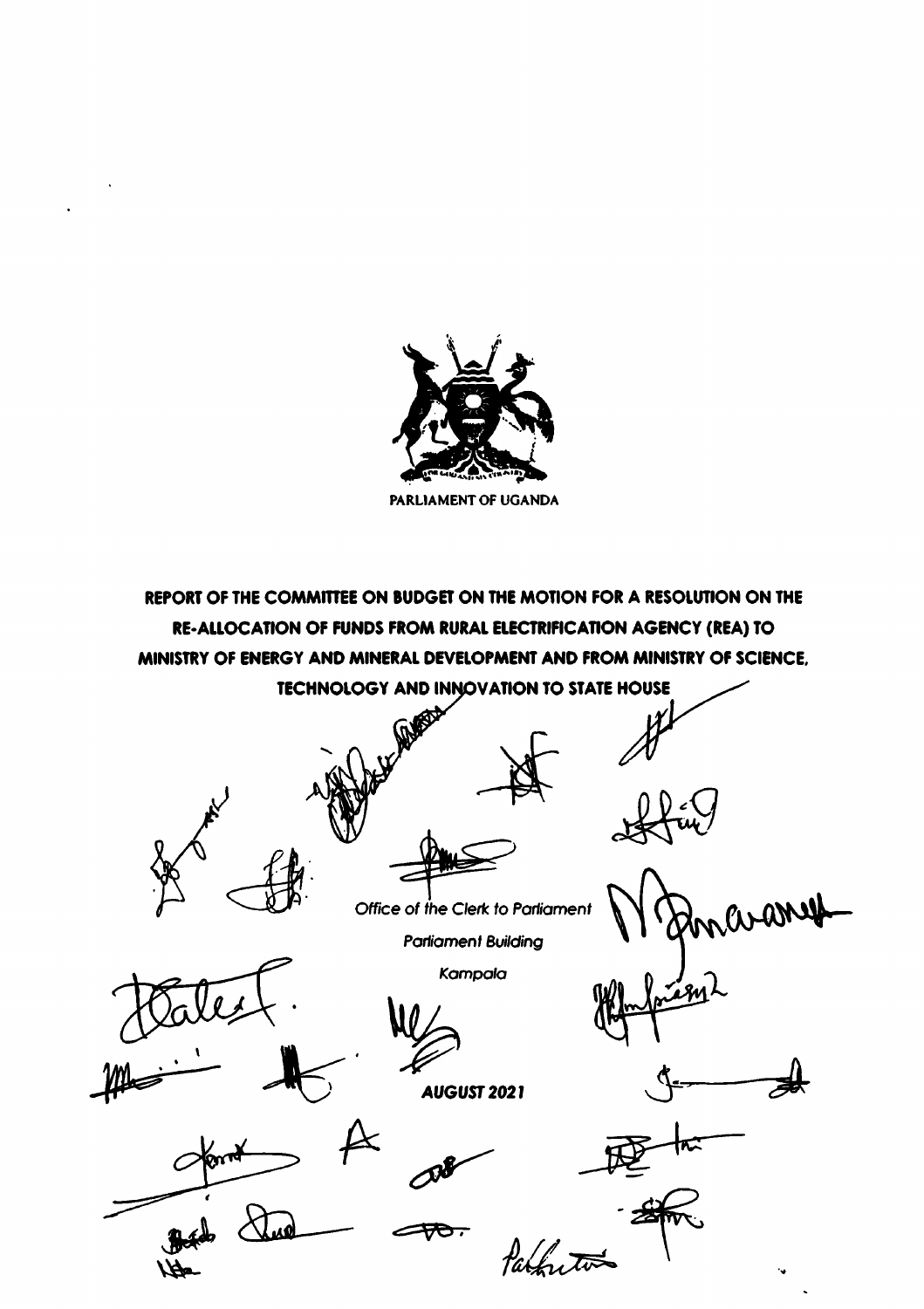#### $1.0$ **INTRODUCTION**

On Tuesday, 24<sup>th</sup> August 2021, the Minister of State for Finance, Planning and of General Duties, Hon. Musasizi Economic Development, in charge Henry Ariganyira, moved a Motion for a Resolution of Parliament to re-allocate funds from Vote - 123 Rural Electrification Agency (REA) to Vote 017 - Ministry of Energy and Mineral Development; and from Vote 023 - Ministry of Science, Technology and Innovation to Vote 002 - State House.

The Speaker referred the Motion to the Committee on Budget. The Committee considered the Motion and hereby reports.

#### $2.0$ THE OBJECT OF THE MOTION

The Motion seeks a Parliamentary Resolution to authorize the Minister of Finance, Planning and Economic Development to re-allocate funds from Vote - 123 Rural Electrification Agency (REA) to Vote 017 - Ministry of Energy and Mineral Development; and from Vote 023 - Ministry of Science, Technology and Innovation to Vote - 002 State House.

On 10th May 2021, the existence and vote status of Rural Electrification Agency -Vote 123 was revoked under the Electricity (Establishment and Management of the Rural Electrification Fund) Instrument, No. 29 of 2021, and its functions were mainstreamed into Vote 017 - Ministry of Energy and Mineral Development.

In addition, on 9th June 2021, in accordance with Article 113 of the Constitution, H.E. the President of the Republic of Uganda, abolished the Ministry of Science, Technology and Innovation (MoSTI) and transferred its functions to the Office of the President, serviced by the State House Comptroller under Vote 002 - State House.

 $\blacktriangleleft$ ll the above actions occurred after Parliament had approved funds under Vote  $\lozenge$ 123 and Vote 023 for the FY 2021/2022 and passed the Appropriation Act, 2021. The Motion therefore requires that Parliament authorizes the Minister of Finance

Planning and Economic Development to re-allocate; **MALARTON** kfc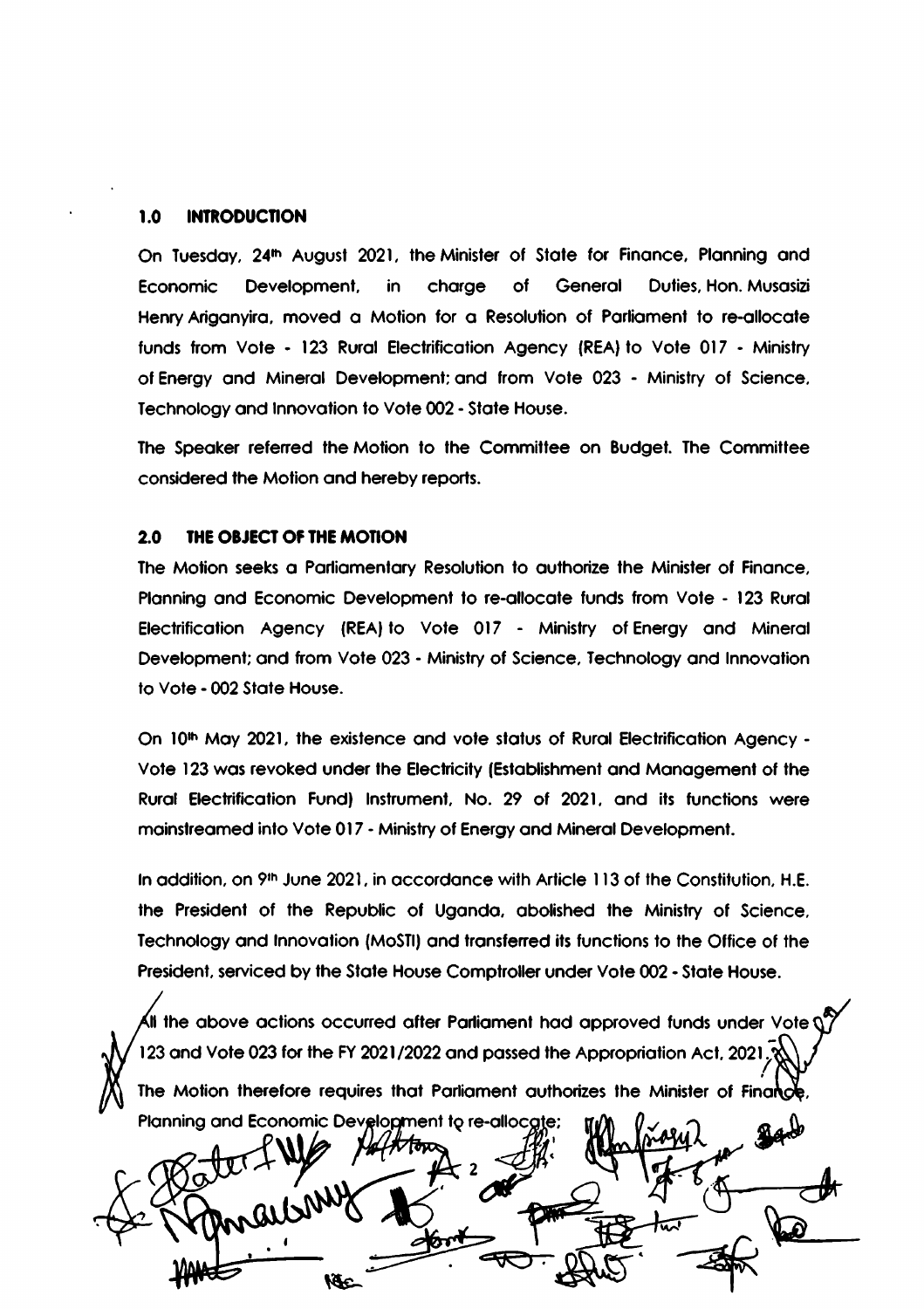- i) UGX 527.114 billion, hitherto, appropriated under Vote 123 Rural Electrification Agency to Vote 017 - Ministry of Energy and Mineral Development; and
- ii) UGX 265.043 billion, hitherto, appropriated under Vote 023 Ministry of Science, Technology and Innovation to Vote 002 - State House.

#### **METHODOLOGY**  $3.0$

In considering the Motion, the Committee:

- a) interacted with the political, administrative and technical leadership in the Ministry of Finance, Planning and Economic Development, Ministry of Energy and Mineral Development, Ministry of Public Service, State House and the **Attorney General; and**
- b) examined the following documents:
	- $\ddot{\mathbf{i}}$ The Motion for a Resolution of Parliament to re-allocate funds from Rural Electrification Agency (REA) to Ministry of Energy and Mineral Development; and from the Ministry of Science, Technology and Innovation to State House: and
	- The Ministerial Policy Statements of the affected Votes 023, 123, ii) 017, and 002.
- c) Made reference to the relevant laws, notably;
	- i) The Constitution of the Republic of Uganda, 1995;
	- ii), The Public Finance Management Act, 2015;



iv) The Appropriation Act, 2021

The Electricity Act, 1999;

- The Budget Act, 2001; and
- The Electricity (Establishment and Management of the Rural Electrification Fund) Instrument, No. 29 of 2021.

#### THE LEGAL FRAMEWORK 4.0

iii)

V)

vi)

The request for budgetary re-allocation is premised on Section 20 of the Public Finance Management Act, 2015, which provides that Parliament may, by resolution,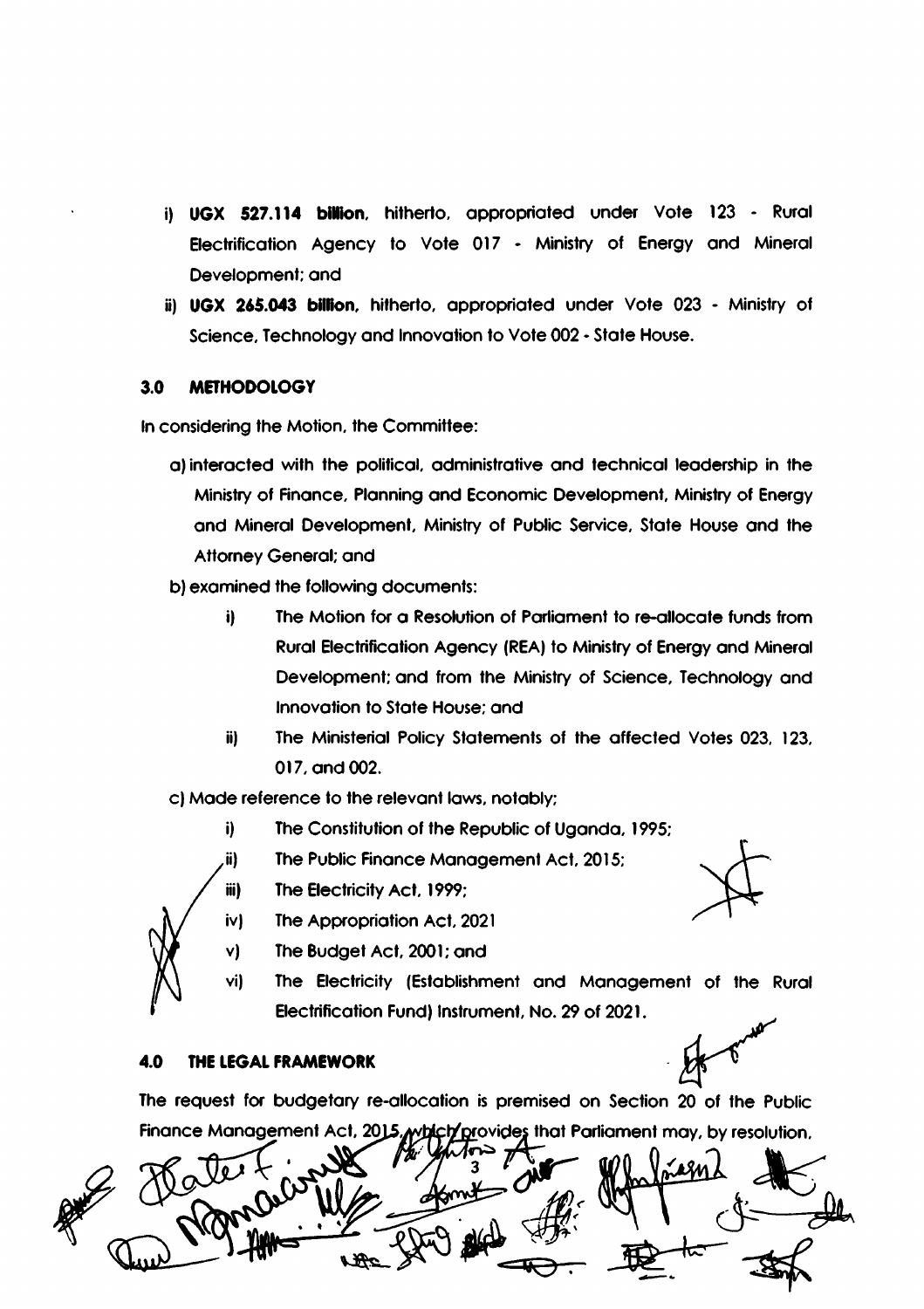authorize the Minister to re-allocate funds from a vote to another vote where the functions of a vote are transferred to that other vote.

#### 5.0 **COMMITTEE OBSERVATIONS**

#### $5.1$ An Analysis of the Motion

Paragraph 3 of the Motion states that:

"Further aware that in accordance with Article 113 of the Constitution, H.E. the President of the Republic of Uganda abolished the Ministry of Science, Technology and Innovation (MoSTI) and transferred its functions to the Office of the President serviced by the State House Comptroller under Vote 002"

The Committee observed that:

- a) Whereas the Office of the President (Vote 001) has its own Cabinet Minister and Accounting Officer, the President appointed another Cabinet Minister as Minister, in the Office of the President, serviced by the State House Comptroller, in charge of Science, Technology and Innovation.
- b) Ministers are appointed to perform delegated functions of the Presidency and State House as a Vote is under the political supervision of the Office of the President.

c) The function of science, technology and innovation having moved to State House and serviced by the same vote 002 (State House) inevitably warrants the re-allocation of the attendant funds to enable the execution of planned activities and realization of set development targets.

# Consistency of Budget Appropriation with Funds requested for Re-allocation in the Motion

The Committee observed that the budgetary amounts proposed for reallocation under Votes 123 and 017 are consistent with amounts passed under Appropriation Act, 2021 and supplied under statutory expenditure as indicated in Table 1 below:

margary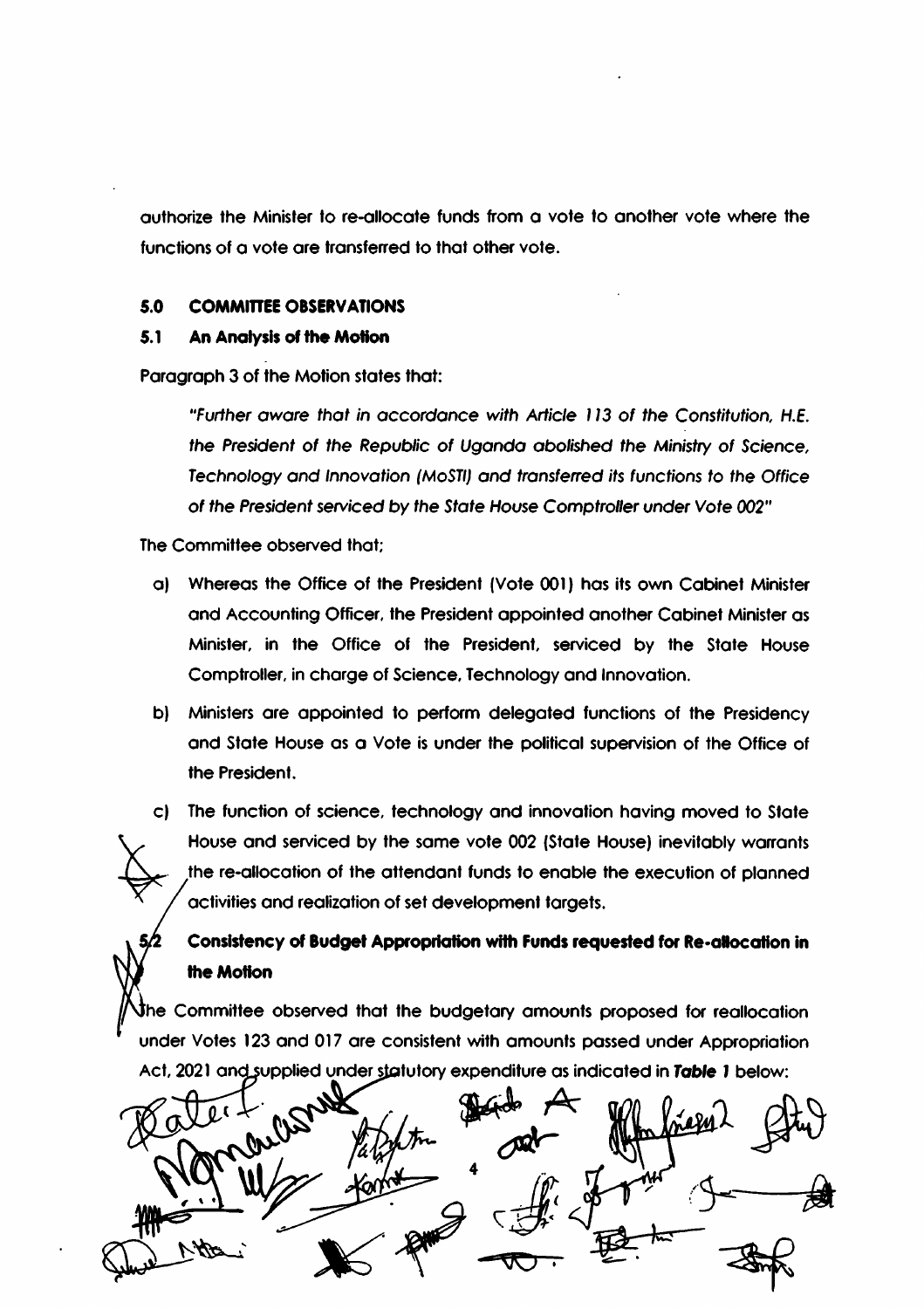| Category                                      | <b>As per Motion</b>                                     | <b>Appropriation by Parliament</b> |
|-----------------------------------------------|----------------------------------------------------------|------------------------------------|
|                                               | <b>UGX</b>                                               | <b>UGX</b>                         |
| <b>Vote 123: Rural Electrification Agency</b> |                                                          |                                    |
| Recurrent                                     | 28.796.824.583                                           | 28,796,824,583                     |
| Statutory                                     | 3,896,681,638                                            | 3,896,681,638                      |
| <b>Development</b>                            | 494,420.340,370                                          | 494,420,340,370                    |
| Total                                         | 527,113,846,591                                          | 527,113,846,591                    |
|                                               | Vote 017: Ministry of Energy and Mineral Development     |                                    |
| Recurrent                                     | 31.626.541.363                                           | 31.626.541.363                     |
| Statutory                                     | 1,456,668,485                                            | 1,456,668,485                      |
| Development                                   | 643,386,930,994                                          | 643,386,930,994                    |
| Total                                         | 676,470,140,842                                          | 676,470,140,842                    |
|                                               | Vote 023: Ministry of Science, Technology and Innovation |                                    |
| Recurrent                                     | 70.932,588,498                                           | 70,932,588,498                     |
| Statutory                                     | 257,168,657                                              | 257,168,657                        |
| Development                                   | 193,853,419,264                                          | 193,853,419,264                    |
| <b>Total</b>                                  | 265,043,176,419                                          | 265,043,176,419                    |
| Vote 002: State House                         |                                                          |                                    |
| Recurrent                                     | 392,828,332.223                                          | 392.828.332.223                    |
| Statutory                                     | 5.068.831,594                                            | 5,068,831,594                      |
| Development                                   | 12,338,411,302                                           | 12,338,411,302                     |
| Total                                         | 410,235,575,119                                          | 410,235,575,119                    |

### **Table 1: Budget Appropriation**

Source: Parliamentary Resolution on the Approved Estimates for the FY 2021/22

#### $6.0 f$ **RE-ALLOCATION AND TRANSFER OF FUNCTIONS**

### $6.1$ Transfer of Ministry of Science, Technology and Innovation (MoSTI) Functions to State House

The Committee interacted with the Ministry of Public Service, State House and the Ministry of Finance, Planning and, Economic Development, and observed the

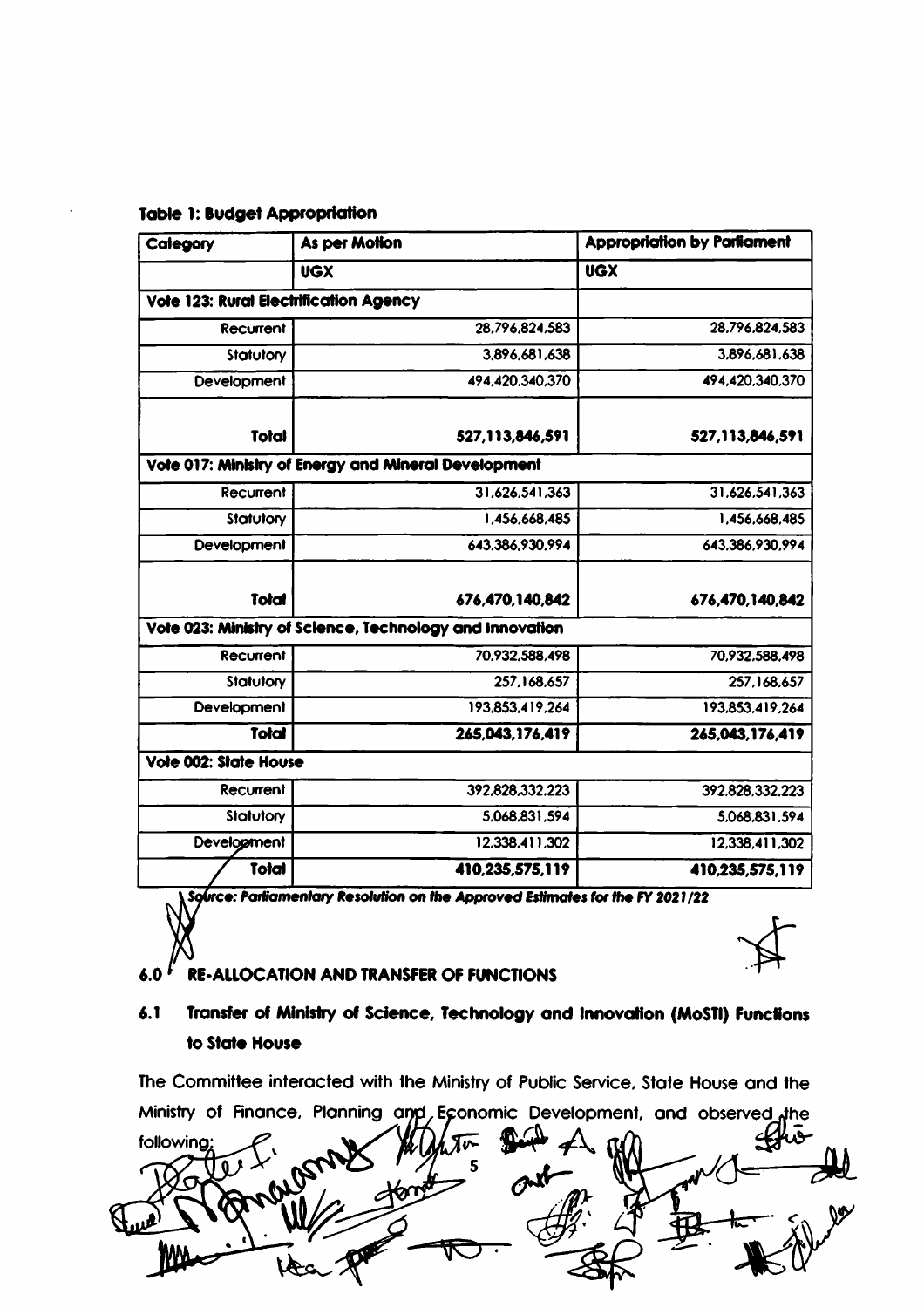- i) The Minister for Science, Technology and Innovation and all the under-listed Subventions were transferred to the Office of the President under the functional control and management of the State House Comptroller:
	- a) Uganda National Council for Science and Technology (UNCST);
	- b) Sericulture Technologies and Innovation;
	- c) Presidential Initiative on Banana Industrial Development (PIBID);
	- d) Kiira Motors Corporation (KMC);
	- e) National Science, Technology, Engineering and Innovation Skills **Enhancement Project (NSTEI-SEP);**
	- f) Presidential Scientific Initiative on Epidemics (PRESIDE)
- ii) In the transition period, the management of the receiving entity (State House) shall take over the staff of the defunct entity (MoSTI) until the new arrangements are concluded. The Committee was given assurance by the Minister of Public service that no staff will be dismissed without following the laws and regulations governing public service.
- iii) The Ministry of Public Service has developed a draft macro-structure for Science, Technology and Innovation under State House, whose operationalization awaits cabinet approval. (attached as Annex 1). This structure will carry on the functions that have been transferred from the Ministry of Science, Technology and Innovation.
- iv) The funds hitherto appropriated under Vote 023, formerly Ministry of Science, Technology and Innovation, were allocated on the basis of the activities indicated in the Policy Statements approved by Parliament as provided for under Section 13(15) of the PFMA. These are the funds the Motion is seeking to re-allocate.

### Transfer of Rural Electrification Agency (REA) to Ministry of Energy and Mineral  $6.2$ **Development (MEMD)**

The Rural Electrification Agency (REA) is among the Government institutions that were earmarked for mainstropy into the Sector Ministry of Energy and Mineral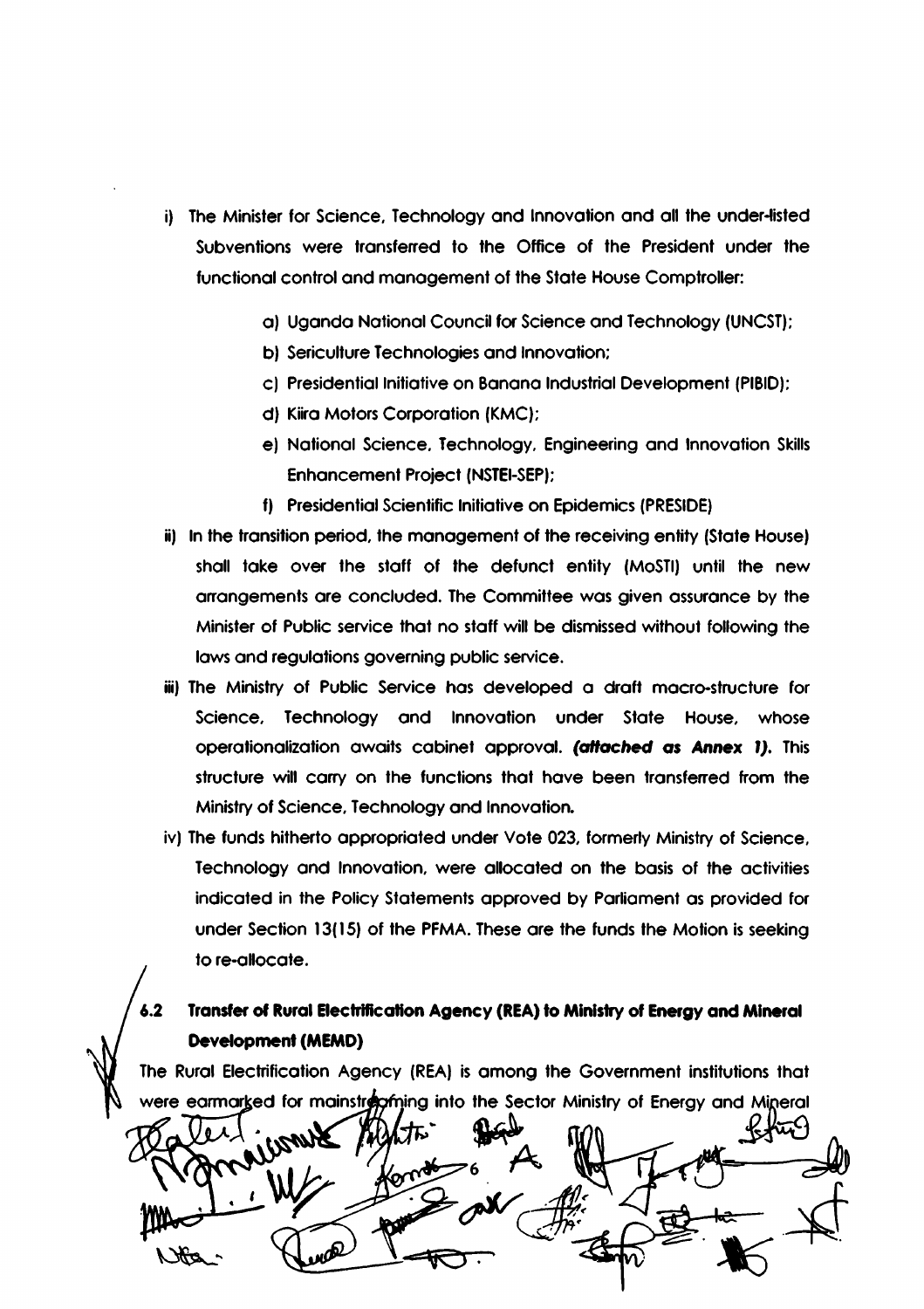Development (MEMD). Table 2 below shows the status of the plan to transfer and mainstream the functions on REA into MEMD:

|                           | Table 2: Plan to transfer and mainstream the functions of REA Into MEMD                                |                                                                                              |                                                                                    |  |
|---------------------------|--------------------------------------------------------------------------------------------------------|----------------------------------------------------------------------------------------------|------------------------------------------------------------------------------------|--|
| S/No                      | <b>Activity</b>                                                                                        | <b>Status</b>                                                                                | Comment                                                                            |  |
| 1.                        | Reviewing the legal and<br>policy framework under<br>which the two institutions<br>operates            | <b>Achieved</b>                                                                              | There were no legal<br>and policy<br>encumbrances to<br>implement the<br>decisions |  |
| 2.                        | Carry out functional and<br>Workload analysis to<br>determine the new structure<br>and staffing levels | <b>Achieved</b>                                                                              | The analysis for the<br>two institutions is<br>ready                               |  |
| $\mathbf{3}$              | Design appropriate structures                                                                          | <b>Achieved</b>                                                                              | Still awaiting final                                                               |  |
|                           | (Recommended Macro<br><b>Structure attached as Annex</b><br>$2$ and $3)$                               | <b>Draft Reports</b><br>Presented to<br>Management and<br>staff of MoSTI and<br><b>MOMED</b> | inputs from the<br><b>Ministers</b>                                                |  |
| $\overline{\mathbf{4}}$ . | Prepare a Draft Cabinet<br>Paper                                                                       | <b>Draft Cabinet Paper</b><br>in place                                                       | <b>Draft Cabinet Paper</b><br><b>Awaiting final inputs</b><br>from the Ministers   |  |
| 5.                        | <b>Submission to Cabinet Paper</b><br>to the Cabinet Secretariat for<br>discussion                     | Not Achieved                                                                                 | <b>Planned for second</b><br>week of September,<br>2021                            |  |

Source: Ministry of Public Service Brief to the Budget Committee

The Committee observed that in the transition period, the management of the receiving entity (MEMD) shall take over the staff of REA until the new arrangements are concluded.

The Committee further observed that the Ministry of Public Service has developed draft macro-structure for the Ministry of Energy and Mineral Development with the mainstreamed function of Rural Electrification (attached as Annex 2); and a recommended macro-structure for the re-organised structure of the Directorate of Energy Resources Development (attached as Annex 3). All persons who were employed by the Rural Electrification Agency were transferred to the Ministry

任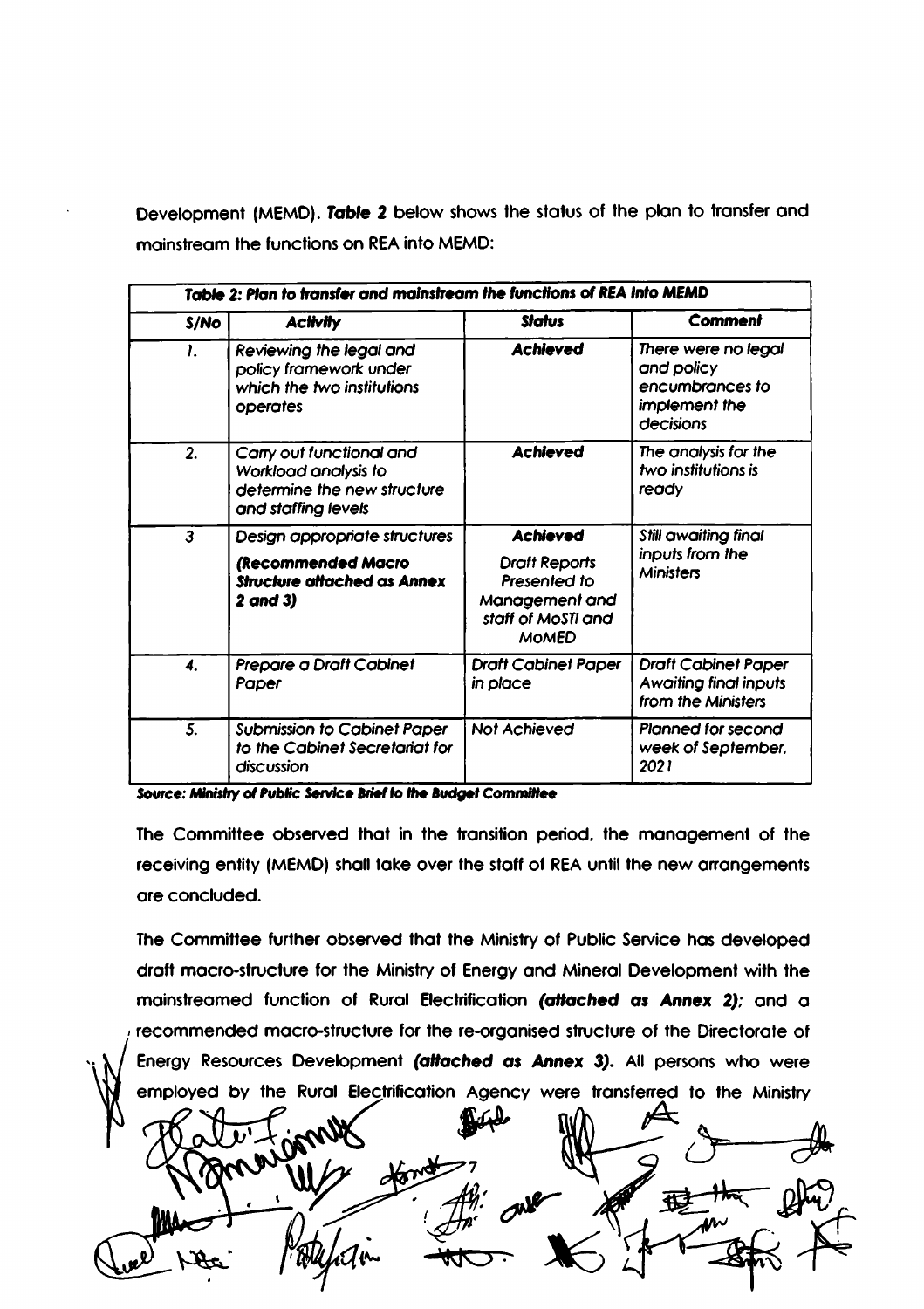responsible for energy on the terms and conditions as stipulated in their existing contracts of service.

### $7.0$ PENDING OBLIGATIONS UNDER RURAL ELECTRIFICATION AGENCY (REA) AND MINISTRY OF SCIENCE, TECHNOLOGY AND INNOVATION (MoSTI)

The Committee observed that there are pending obligations that need to be addressed urgently, and these include:

- i) Salaries of all persons who were employed by the Rural Electrification Agency (REA), Ministry of Science, Technology and Innovation (MoSTI) and the Subventions there-under, have not been paid since the beginning of this Financial Year 2021/22. Their payments await the re-allocation of funds that the Motion seeks.
- ii) All obligations and liabilities subsisting against the Rural Electrification Agency (REA) shall continue to subsist against the Ministry responsible for energy. Additionally, obligations under the Ministry of Science, Technology and Innovation (MoSTI) are now the responsibility of the State House Comptroller under Vote 002.
- iii) A number of suppliers and contractors' arrears are pending payment and their activities are at a standstill.
- iv) Payments to contractors of the following Subventions that were under MoSTI have also been absorbed in State House, with all their assets and obligations, and their activities are now at a standstill pending the reallocation of funds that the Motion seeks:
	- a) Uganda National Council for Science and Technology (UNCST);
	- b) Sericulture Technologies and Innovation;
	- c) Presidential Initiative on Banana Industrial Development (PIBID);
	- d) Kiira Motors Corporation (KMC);

icw

mo

all J

e) National Science, Technology, Engineering and Innovation Skills **Enhancement Project (NSTEI-SEP):** 

f) Presidential Scientific Initiative on Epidemics (PRESIDE); and g) National Research and Innovation Programme (NRIP).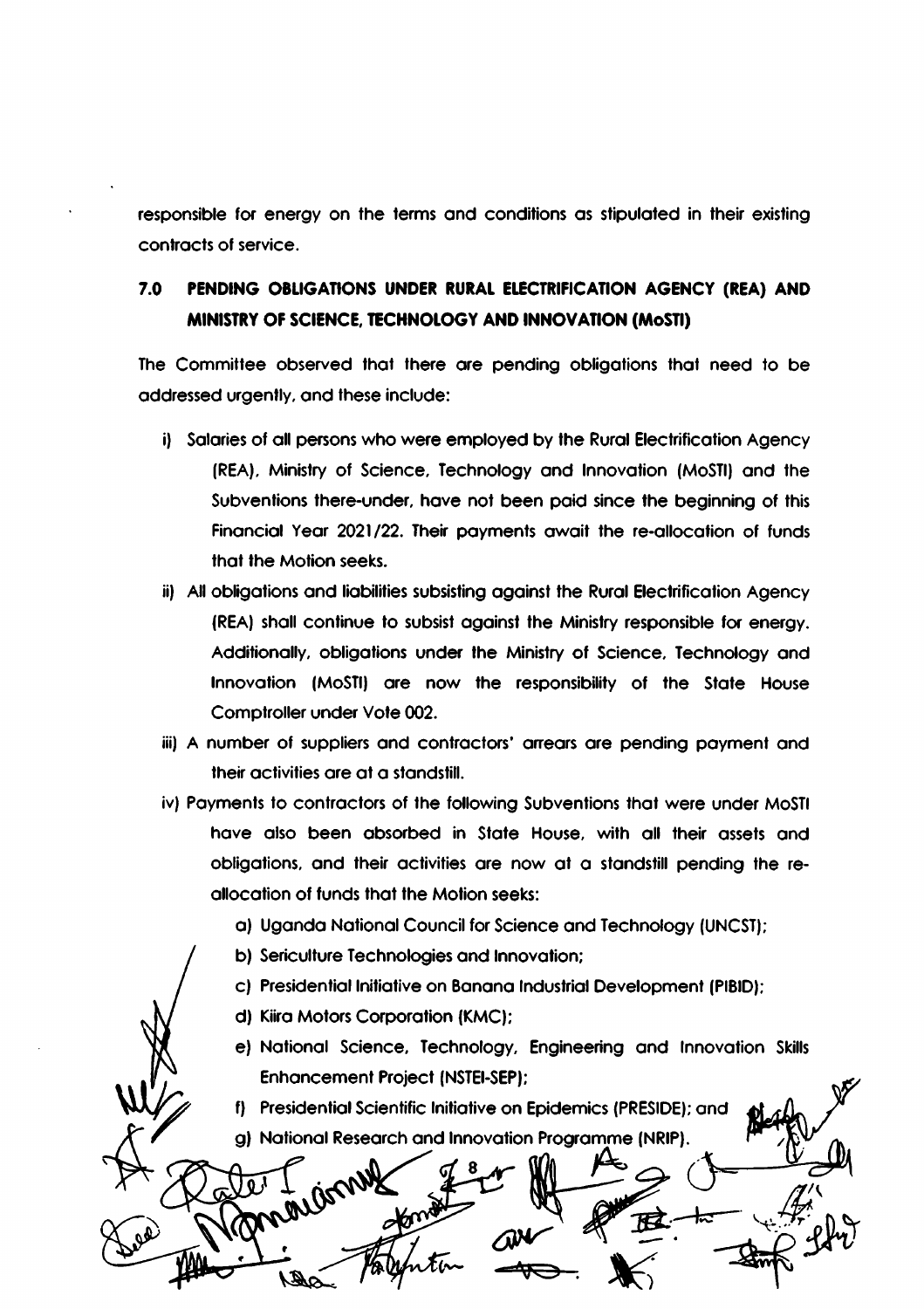#### **COMMITTEE RECOMMENDATION** 8.0

The Committee recommends that Parliament adopts the Motion for a Resolution of Parliament to authorize the Minister to re-allocate UGX 527,113,846,591 from Vote 123 - Rural Electrification Agency (REA) to Vote 017 - Ministry of Energy and Mineral Development (MEMD); and UGX 265,043,176,419 from Vote 023 - Ministry of Science, Technology and Innovation to Vote 002 - State House; as follows:

From Vote 123 - Rural Electrification Agency (REA) to Vote 017 - Ministry of **Energy and Mineral Development (MEMD):** 

| Recurrent   | 28,796,824,583  |
|-------------|-----------------|
| Statutory   | 3,896,681,638   |
| Development | 494,420,340,370 |
| Total       | 527,113,846,591 |

From Vote 023 - Ministry of Science, Technology and Innovation to Vote 002 -**State House:** 

| Total       | 265,043,176,419 |
|-------------|-----------------|
| Development | 193,853,419,264 |
| Statutory   | 257,168,657     |
| Recurrent   | 70,932,588,498  |

This is to urgently facilitate the two Votes to execute functions that were envisioned in the Appropriation Act,  $2021$ .

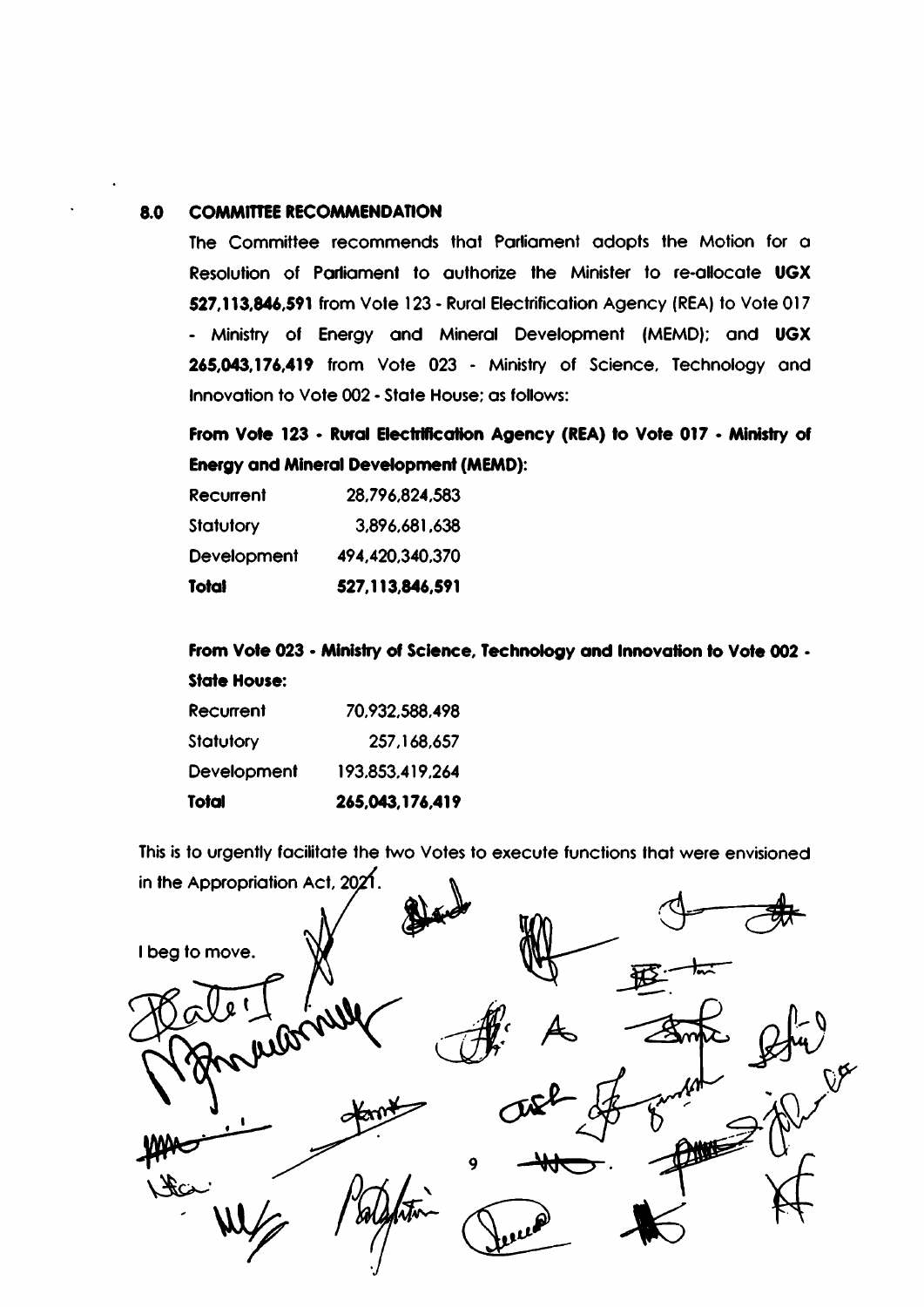# ENDORSEMENT OF THE REPORT OF THE COMMITTEE ON BUDGET ON THE MOTION FOR A RESOLUTION OF PARLIAMENT TO RE-ALLOCATE FUNDS FROM RURAL ELECTRIFICATION AGENCY (REA) TO MINISTRY OF ENERGY AND MINERAL DEVELOPMENT AND FROM THE MINISTRY OF SCIENCE, TECHNOLOGY AND INNOVATION TO STATE HOUSE

 $\ddot{\phantom{1}}$ 

| NO.            | <b>NAME</b>                       | <b>CONSTITUTENCY</b>        | <b>SIGNATURE</b> |
|----------------|-----------------------------------|-----------------------------|------------------|
| $\mathbf{1}$ . | Hon. Opolot Patrick Isiagi        | Kachumbala                  | <b>isa</b>       |
| 2.             | Hon. Wamakuyu Ignatius Mudimi     | <b>Elgon</b>                |                  |
| 3.             | Hon. Dr. Kiwanuka Keefa           | Kiboga East                 | Werehrlina       |
| 4.             | Hon. Namukuta Brenda              | <b>DWR Kaliro</b>           |                  |
| 5.             | Hon. Magogo Moses                 | <b>Budiope West</b>         |                  |
| 6.             | Hon. Niringiyimana James Ruugi K. | <b>Kinkizi County West</b>  |                  |
| 7.             | Hon. Katalihwa Donald B.          | Mwenge South                |                  |
| 8.             | Hon. Mutono Patrick Lodoi         | <b>Butebo</b>               | ∕∾               |
| 9.             | Hon. Lokii John Baptist           | Matheniko                   |                  |
| 10.            | Hon. Akamba Paul                  | <b>Busiki</b>               |                  |
| 11.            | Hon. Mwine Mpaka Rwamirama        | <b>Mbarara South County</b> |                  |
| 12.            | Hon. Namujju Cissy Dionizia       | DWR Lwengo                  |                  |
| 13.            | Hon. Ssemwanga Gyaviira           | <b>Buyamba</b>              |                  |
| 14.            | Hon. Kateshumbwa Dickson          | <b>Sheema Municipality</b>  | alt              |
| 15.            | Hon. Nayebale Sylvia              | <b>DWR Gomba</b>            |                  |
| 16.            | Hon. Aleper Moses                 | <b>Chekwii County</b>       |                  |
| 17.            | Hon. Katusiime Annet Mugisha      | <b>DWR Bushenyi</b>         |                  |
| 18.            | Hon. Dr. Atim Agnes Apea          | <b>DWR Amolatar</b>         | <b>These</b>     |
| 19.            | Hon. Mbabazi Pascal               | <b>Buwekula</b>             |                  |
| 20.            | Hon. Osoru Mourine                | <b>DWR Arua City</b>        |                  |

**Note** 

10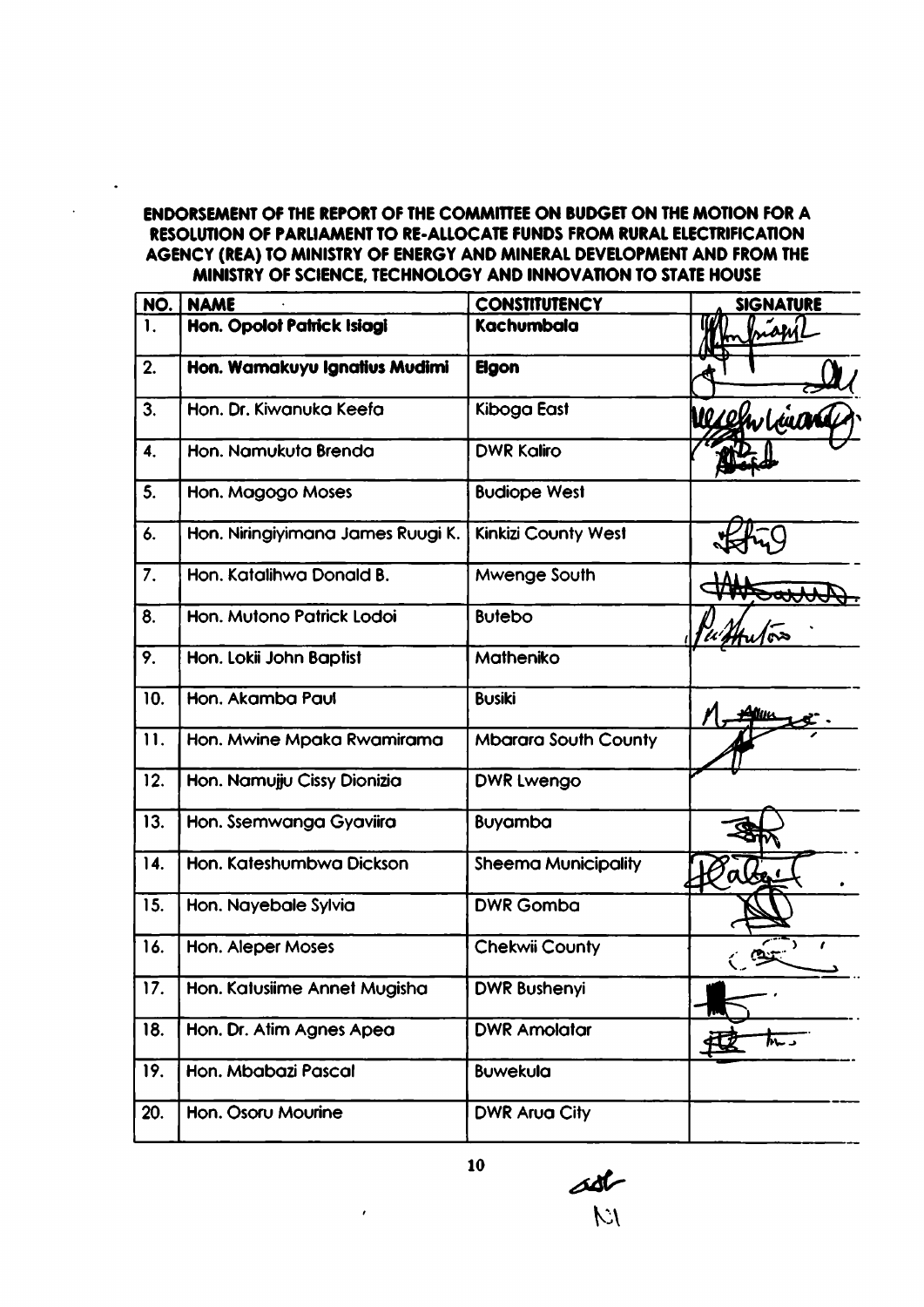| 21. | Hon. Kankunda Amos Kibwika       | Rwampara                     |        |
|-----|----------------------------------|------------------------------|--------|
| 22. | Hon. Tinkasimire Barnabas        | <b>Buyaga West</b>           |        |
| 23. | Hon. Yeri Ofwono Apollo          | <b>Tororo Municipality</b>   | tow    |
| 24. | Hon. Atwakiire Catherine Ndamira | <b>DWR Kabale</b>            |        |
| 25. | Hon. Kabanda David               | Kasambya                     |        |
| 26. | Hon. Omara Paul                  | Otuke                        | marg   |
| 27. | Hon. Niwagaba Wilfred            | Ndorwa East                  |        |
| 28. | Hon. Nakato Mary Annet           | <b>DWR Buyende</b>           |        |
| 29. | Hon. Nyangweso Dennis            | <b>Samia-Bugwe Central</b>   |        |
| 30. | Hon. Aciro Paska Menya           | <b>DWR Pader</b>             |        |
| 31. | Hon. Musherure N. Kutesa Shartsi | <b>Mawogola North County</b> |        |
| 32. | Hon. Akora Maxwell Ebong Patrick | <b>Maruzi County</b>         |        |
| 33. | Hon. Bayigga Michael P. Lulume   | <b>Buikwe South</b>          |        |
| 34. | Hon. Muwanga Kivumbi M.          | <b>Butambala</b>             |        |
| 35. | Hon. Nambeshe John Baptist       | Manjiya                      |        |
| 36. | Hon. Ssewanyana Allan            | <b>Makindye West</b>         |        |
| 37. | Hon. Nsamba Patrick Oshabe       | <b>Kassanda North</b>        |        |
| 38. | Hon. Namugga Gorreth             | Mawogola South               |        |
| 39. | Hon. Adeke Anna Ebaju            | <b>DWR Soroti</b>            |        |
| 40. | Hon. Akol Anthony                | <b>Kilak North</b>           |        |
| 41. | Hon. Ssemujju Ibrahim Nganda     | Kiira Municipality           |        |
| 42. | Hon. Gen. Mbadi Mbasu Wilson     | <b>UPDF</b>                  | Concro |

 $\hat{\mathcal{A}}$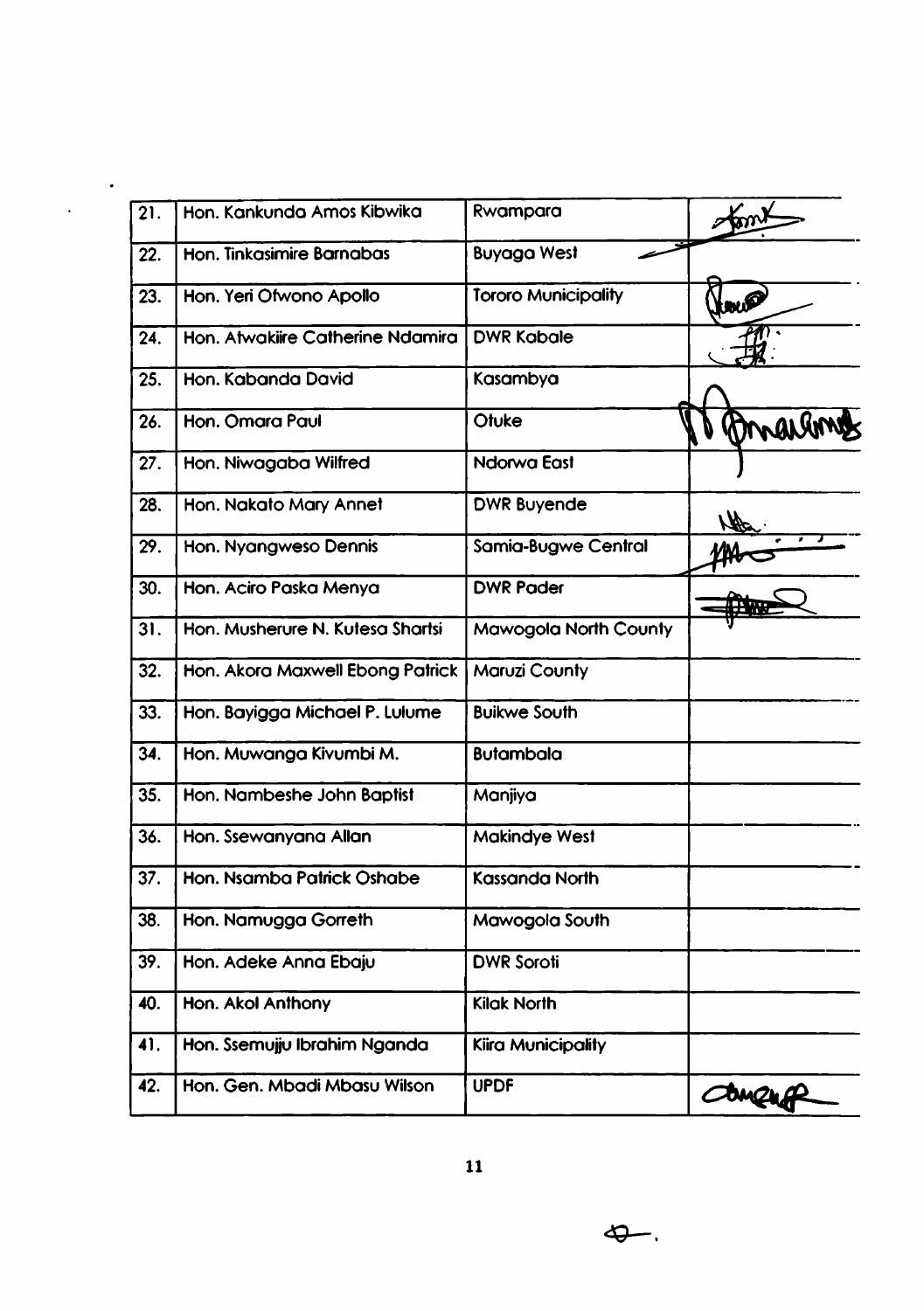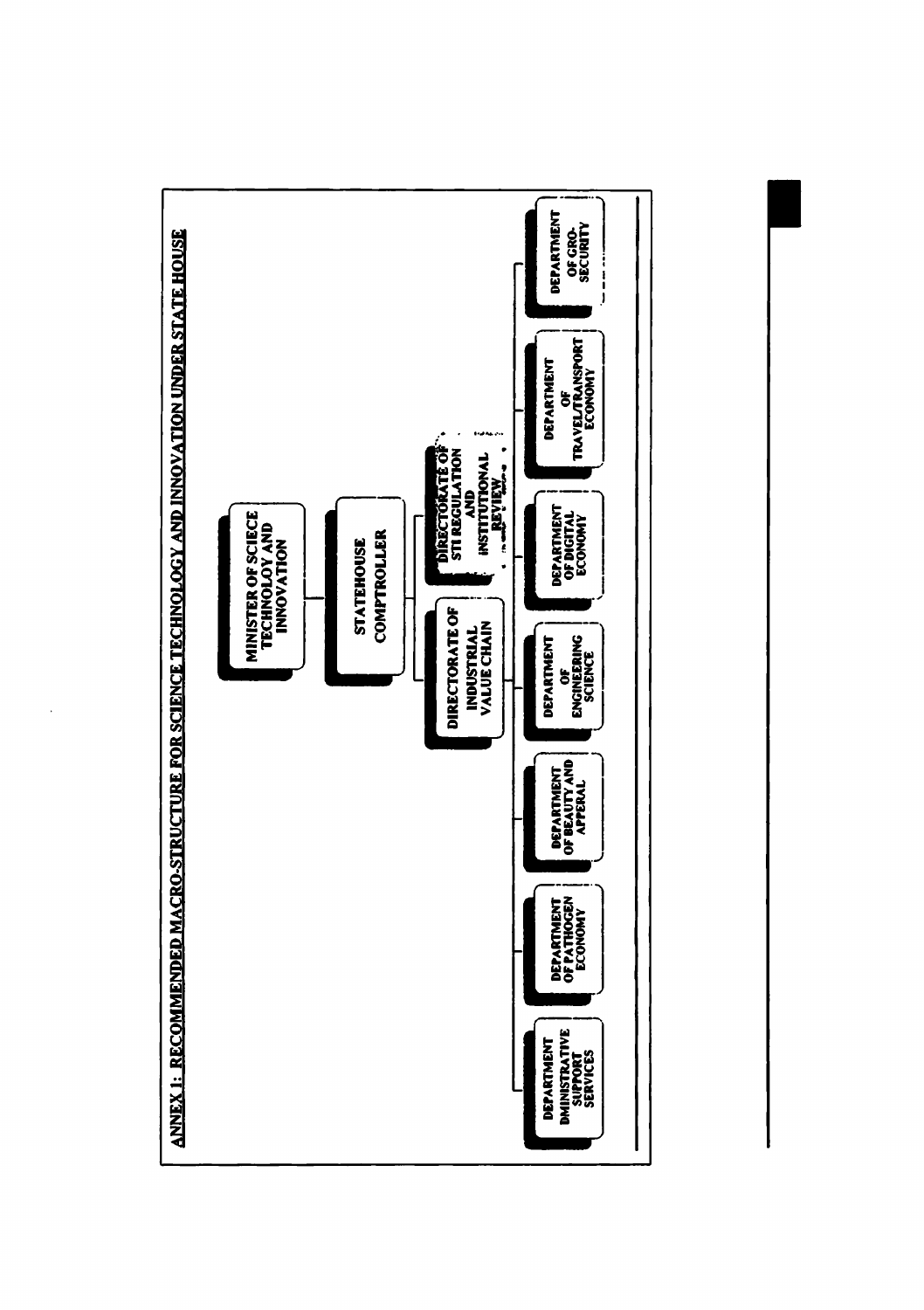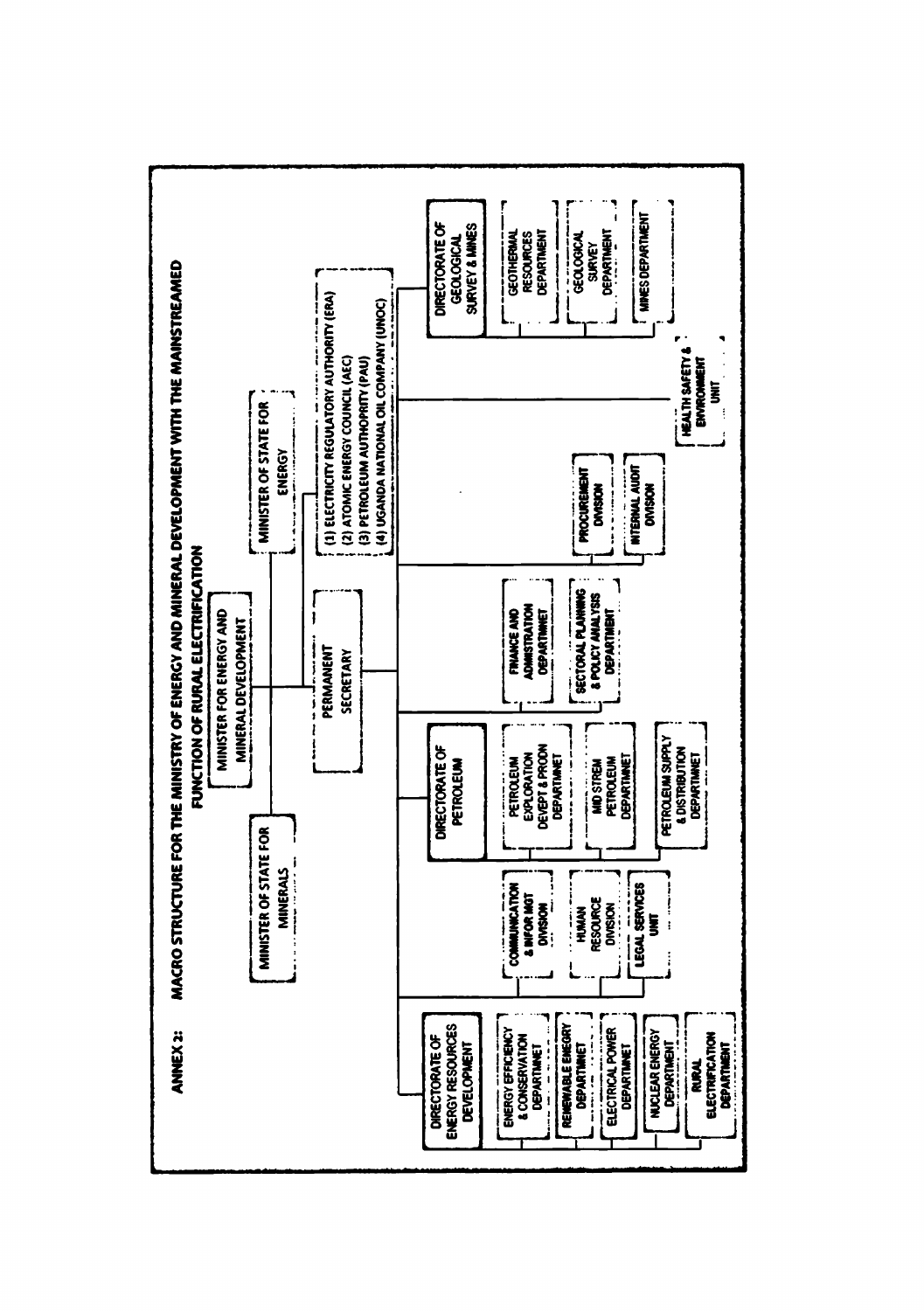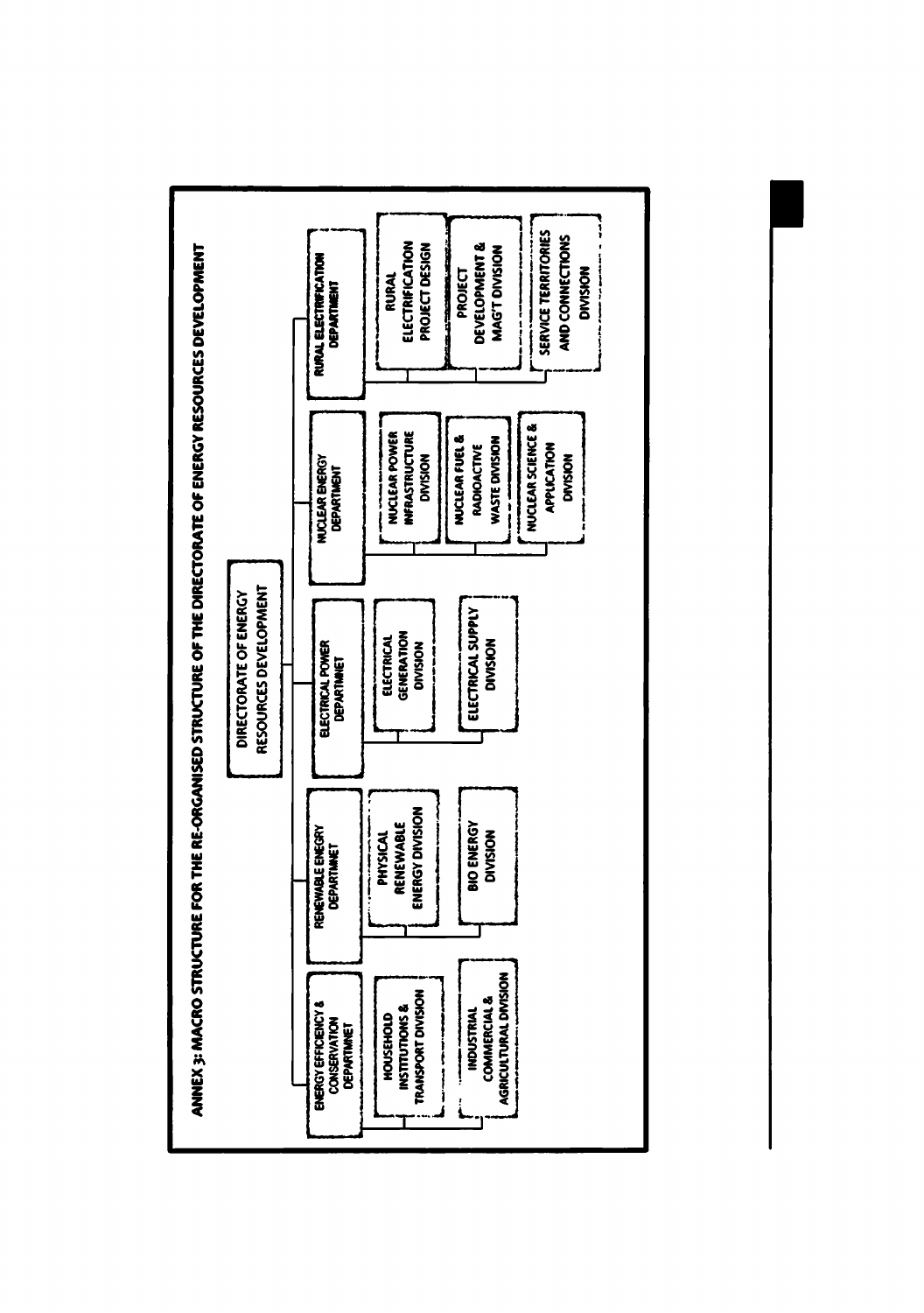

**PARLIAMENT OF UGANDA** 

A MINORITY REPORT ON THE MOTION FOR A RESOLUTION ON THE RE-ALLOCATION OF FUNDS FROM RURAL ELECTRIFICATION AGENCY (REA) TO MINISTRY OF ENERGY AND MINERAL DEVELOPMENT AND FROM MINISTRY OF SCIENCE, TECHNOLOGY AND INNOVATION TO STATE **HOUSE** 

**SEPTEMBER 2021**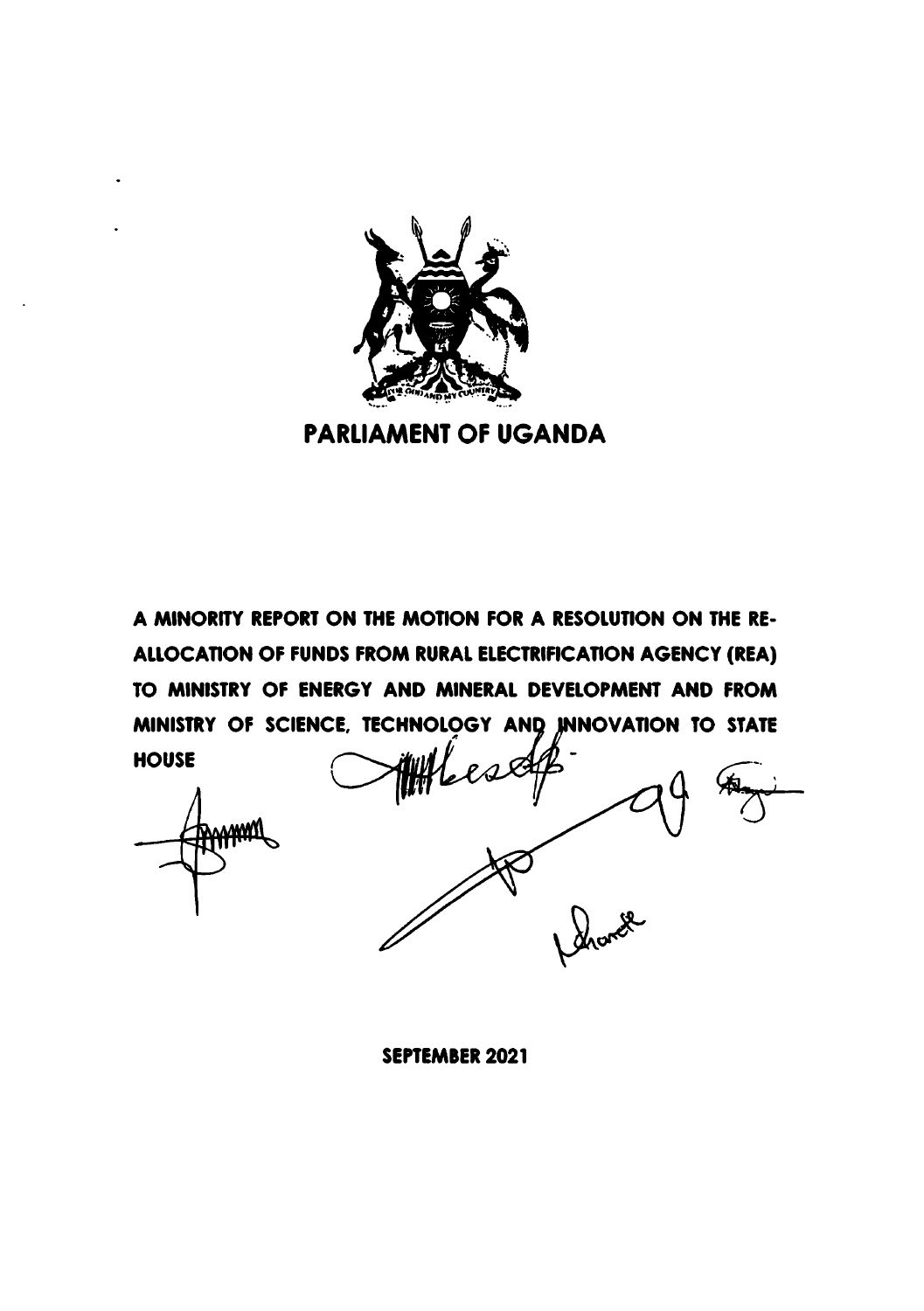#### 1.0 **INTRODUCTION**

The Minister of State for Finance, Planning and Economic Development (General Duties) moved a Motion on 24th August 2021 seeking Parliamentary approval to reallocate funds as per Section 20 of the Public Finance Management Act.

The funds are to be reallocated from the Rural Electrification Agency (REA) (Vote 123) to the Ministry of Energy and Mineral Development (Vote 017) as well as from Ministry of Science, Technology and Innovation (Ministry of Science, Technology and Innovation) (Vote 023) to State House (Vote 002).

This Motion was referred to the Committee on Budget. It was scrutinised and pursuant to Rule 205 of the Rules of Procedure, we hereby present a dissenting opinion from the majority on the Committee.

#### $2.0$ **AREAS OF DISSENT**

- 1. Violation of Public Finance Management Act and Rules of Procedure
- 2. Creation of Separate Vote for Ministry of Science, Technology and **Innovation**
- 3. Lack of approved structures
- 4. Unsuitable Domiciling of Ministry of Science, Technology and Innovation
- 5. Security of Rural Electrification Fund
- 6. Inadequate scrutiny of the reallocations
- 7. Piecemeal rationalisation of agencies

#### $2.1$ Violation of Public Finance Management Act and Rules of Procedure

The Motion proposes to transfer the functions of Ministry of Science, Technology and Innovation to the Office of the President and the budget to State House.

It reads thus "in accordance with Article 113 of the Constitution, H.E the President of the Republic of Uganda abolished the Ministry of Science, Technology and Innovation (MOSTI) and transferred its functions to the Office of the President serviced by the State House Comptroller under Vote 002"

Section 20 of the Public Finance Management Act provides that "Parliament may, by resolution, authorize the Minister to reallocate funds from a vote to another vote where the functions of a vote are transferred to that other vote."

In this case the funds go to State House and functions (work) to Office of the President contrary to the provision of the Public Finance Management Act. The budget and functions are moving in different directions. The law demands that they must move in the same direction.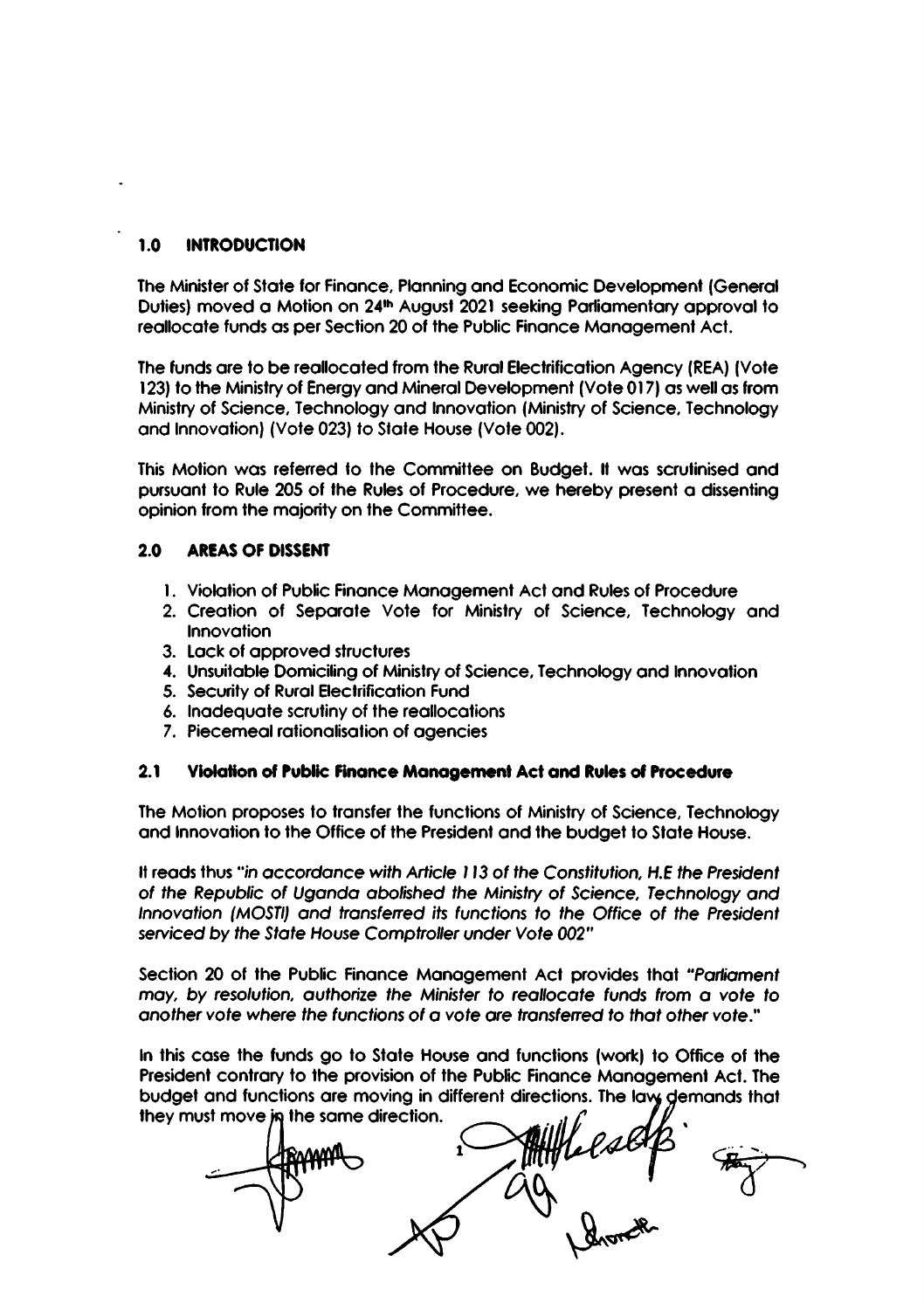Upon the realisation that the Motion was offending the law, the Committee summoned the Minister of State for Finance, Planning and Economic Development in charge of General Duties again and brought it to his attention. The Minister acknowledged that his Motion was indeed contrary to Section 20 of the Public Finance Management Act. He immediately sought to amend it before the Committee contrary to Rules 58 and 61 of the Rules of Procedure.

The Minister was advised to take advantage of Rules 58 and 61 of the Rules of Procedure to amend his Motion to comply with the provisions of the law. This meant that the Minister would have to amend his notice of motion and subsequently the Motion as the Rules provide.

During the consideration of the final draft report, the Committee unanimously observed that the Motion offended the law. To our surprise, this observation has mysteriously disappeared from the report.

### **Recommendation**

The Motion should be withdrawn and a fresh one that complies with Section 20 of the Public Finance Management Act as well as Rule 58 and 61 of the Rules of Procedure.

### Creation of Separate Vote for Ministry of Science, Technology and  $2.2$ **Innovation**

Rt. Hon. Speaker and Honourable Members, we are also opposed to the amendment that the Minister attempted to introduce before the Committee i.e. matching the functions and budget of the Ministry of Science, Technology and Innovation to Vote 002 State House. While the Minister agreed to the fact that functions and money should move in the same direction, he unfortunately chose a wrong destination for the Ministry of Science, Technology and Innovation.

The whole essence and genesis of this Motion stems from government's attempt to streamline and rationalise agencies to end duplicity and ambiguity. His attempted amendment once carried defeats this purpose.

State House is the residence of the President and his family members. Its Mission Statement as contained in policy statements presented to this House every year has never changed.

The Mission statement of State House reads: "To provide, at all times, support to the presidency, in prder to facilitate effective and efficient performance of its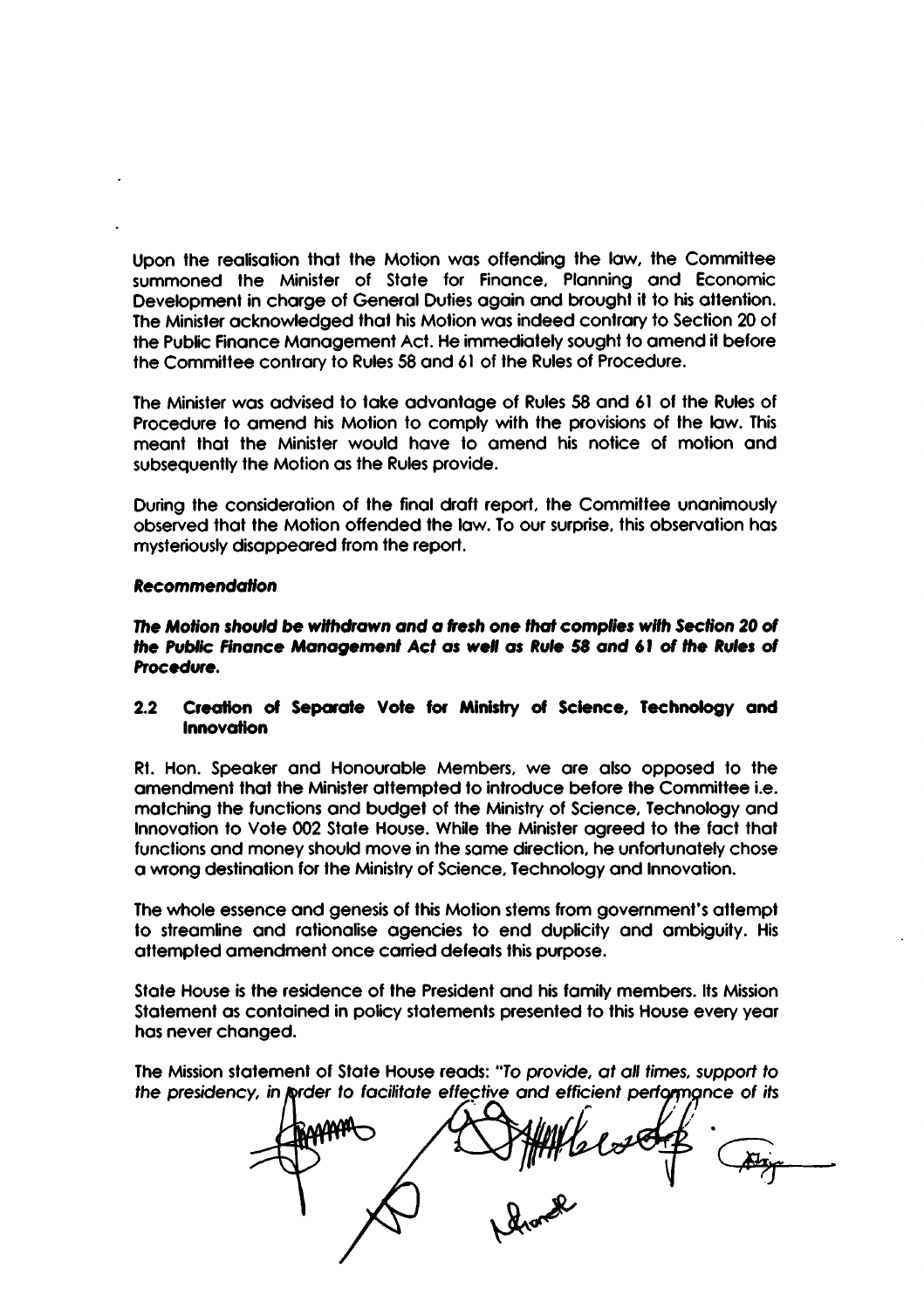constitutional and administrative responsibilities, and to cater for the welfare and security of H.E the President, the Vice President and their immediate families".

The main function of State House therefore is welfare and Parliament must not support any move to change or dilute it. Parliament must maintain a clear demarcation of roles between the residency and office.

The current staff structure of State House cannot accommodate a huge sector like science and technology. The biggest units there are household with 136 employees such as chefs, catering officers, wardrobe assistants, garden superintendents, laundry attendants, gardeners, waitress etc. The other big unit is the office of the Principal Private Secretary that has assistants and advisors.

The President should not turn his residence into an office. The President has been on record despising former President QC Lutakoome Binaisa not for any other thing but for turning State House into a clearing house. The formal government business ought to be handled in formal setups and not in a residency.

Hence Ministry of Science, Technology and Innovation which is vote 023 should not vanish into State House which is Vote 002. There is a very high likelihood of funds being used to finance household obligations of State House as opposed to supporting innovations if the specific budget is made to disappear.

It is the considered opinion that a separate Vote is created for the defunct Ministry of Science, Technology and Innovation under the Presidency. This has already been done for several other votes as indicated in table below.

| <b>Vote</b>                                                     | <b>Entity</b>                         | <b>Budget (UGX)</b> |
|-----------------------------------------------------------------|---------------------------------------|---------------------|
| $\begin{array}{ c c }\n\hline\n001 \\ \hline\n002\n\end{array}$ | <b>Office of the President</b>        | 122 billion         |
|                                                                 | <b>State House</b>                    | 410 billion         |
| $\overline{107}$                                                | <b>Uganda AIDS Commission</b>         | 11 billion          |
| $\overline{112}$                                                | <b>Ethics and Integrity</b>           | 6.3 billion         |
| $\overline{158}$                                                | <b>Internal Security Organization</b> | 75 billion          |
| $\overline{159}$                                                | <b>External Security Organization</b> | 46 billion          |

Source: Ministerial Policy Statement for the Presidency FY2021/22

### **Recommendation**

A separate Vote should be created under the Presidency where the functions and budget of the defunct Ministry of Science, Jechnology and Innovation would be reallocated.